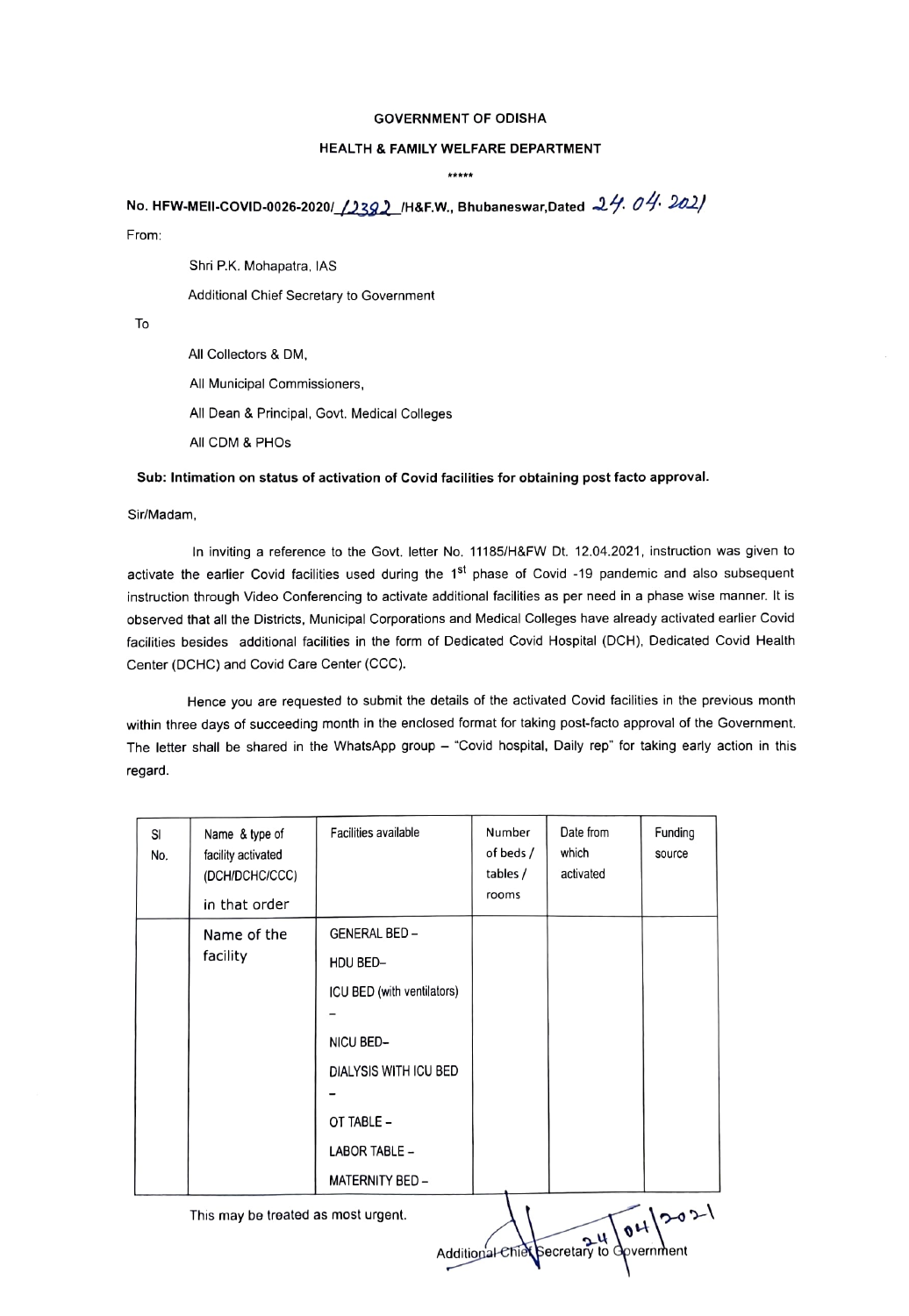$\ddot{\phantom{0}}$ 

Memo No- 12383 dated 24.04.2021

Copy forwarded to All Departments of Government / All Directors of Health and Family Welfare Department for information and necessary action.

Deputy Secretary to  $\frac{1}{2}$